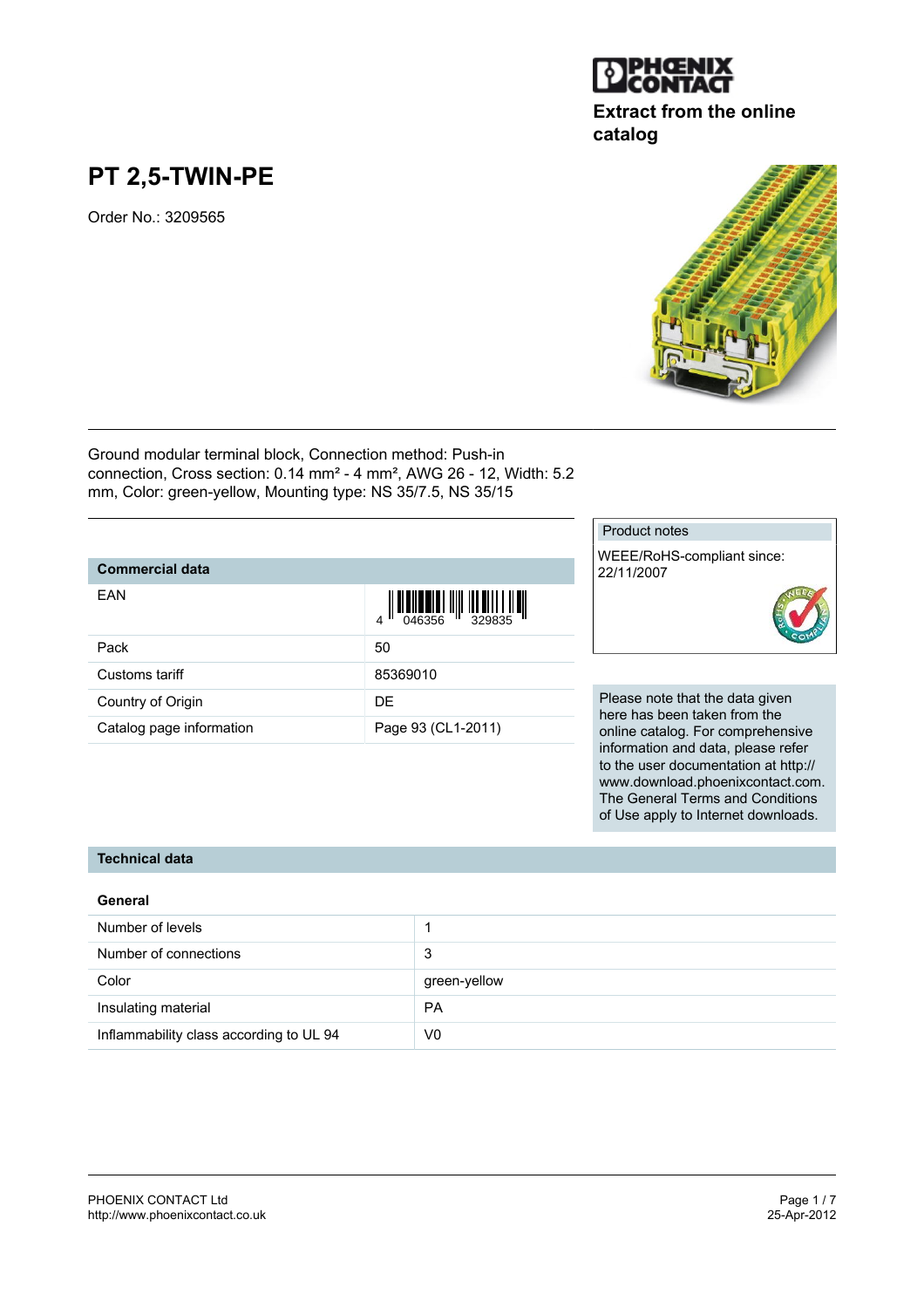#### **Dimensions**

| Width            | $5.2 \text{ mm}$ |
|------------------|------------------|
| Length           | 60.5 mm          |
| Height NS 35/7.5 | 36.5 mm          |
| Height NS 35/15  | 44 mm            |

#### **Technical data**

| Rated surge voltage              | 6 kV          |
|----------------------------------|---------------|
| Pollution degree                 | 3             |
| Surge voltage category           | Ш             |
| Insulating material group        |               |
| Connection in acc. with standard | IEC 60947-7-2 |
| Open side panel                  | Ja            |

#### **Connection data**

| Conductor cross section solid min.                                                         | $0.14 \text{ mm}^2$   |
|--------------------------------------------------------------------------------------------|-----------------------|
| Conductor cross section solid max.                                                         | $4 \text{ mm}^2$      |
| Conductor cross section stranded min.                                                      | $0.14 \text{ mm}^2$   |
| Conductor cross section stranded max.                                                      | $2.5$ mm <sup>2</sup> |
| Conductor cross section AWG/kcmil min.                                                     | 26                    |
| Conductor cross section AWG/kcmil max                                                      | 12                    |
| Conductor cross section stranded, with ferrule<br>without plastic sleeve min.              | $0.14 \text{ mm}^2$   |
| Conductor cross section stranded, with ferrule<br>without plastic sleeve max.              | $2.5$ mm <sup>2</sup> |
| Conductor cross section stranded, with ferrule<br>with plastic sleeve min.                 | $0.14 \text{ mm}^2$   |
| Conductor cross section stranded, with ferrule<br>with plastic sleeve max.                 | $2.5$ mm <sup>2</sup> |
| 2 conductors with same cross section, stranded,<br>TWIN ferrules with plastic sleeve, max. | $0.5$ mm <sup>2</sup> |
| Connection method                                                                          | Push-in connection    |
| Stripping length                                                                           | $10 \text{ mm}$       |
| Internal cylindrical gage                                                                  | A <sub>3</sub>        |
|                                                                                            |                       |

### **Certificates**

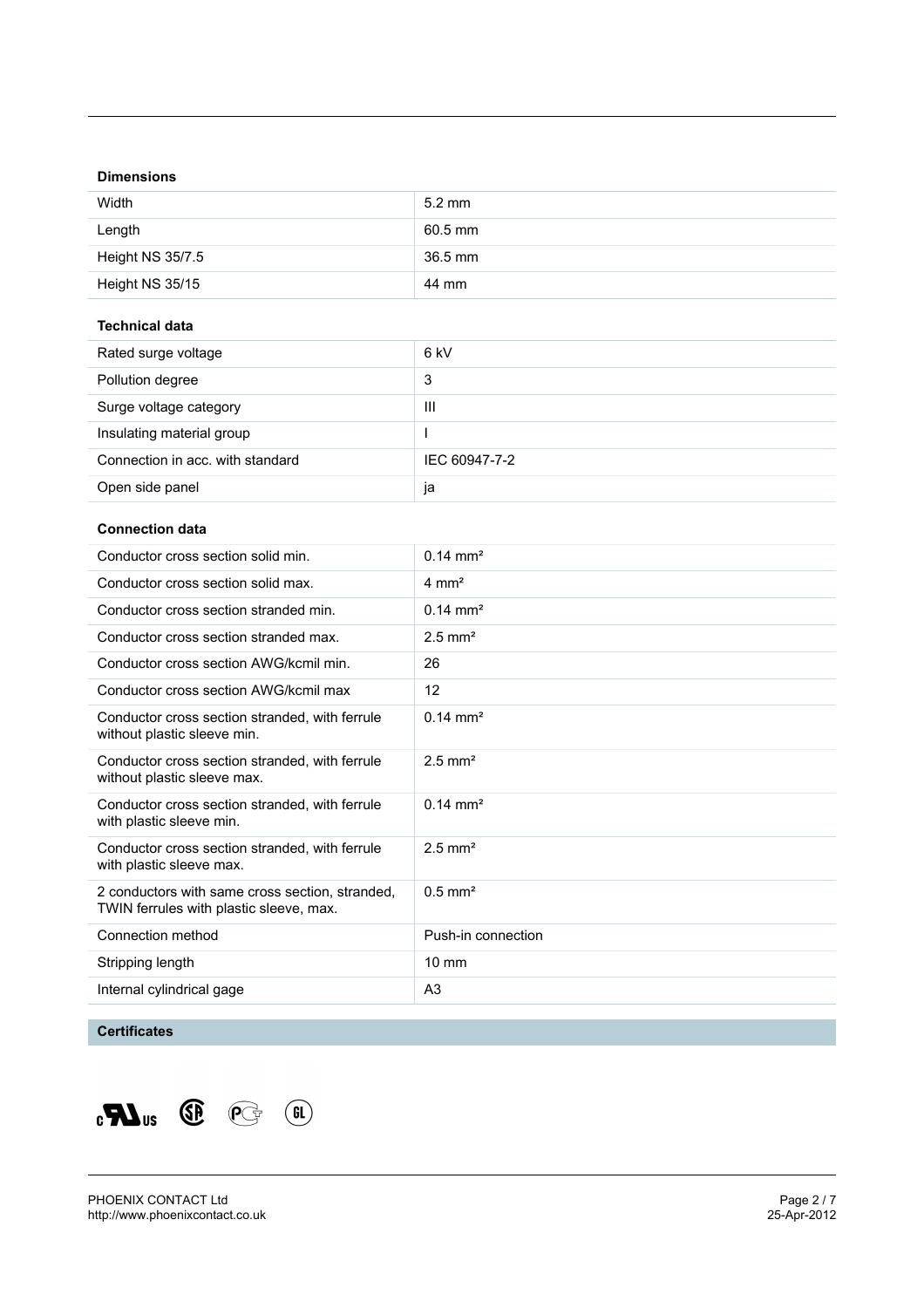Certification ABS, BV, CSA, CUL, GL, GOST, LR, NK, RS, UL

Certification Ex: **IECEX, PTB** 

| <b>Accessories</b> |  |  |
|--------------------|--|--|
|                    |  |  |
|                    |  |  |

| <b>Assembly</b><br>3030789<br>ATP-ST-TWIN<br>Partition plate, Length: 76.6 mm, Width: 2 mm, Height: 45 mm,<br>Color: gray<br>3022276<br>CLIPFIX 35-5<br>Snap-on end bracket, for NS 35/7.5 or NS 35/15 DIN rail, can be<br>fitted with Zack strip ZB 5 and ZBF 5, terminal strip marker KLM<br>2 and KLM, parking facility for FBS5, FBS6, KSS 5, KSS 6,<br>width: 5,15 mm, color: gray<br>D-ST 2,5-TWIN<br>3030488<br>End cover, Length: 60.5 mm, Width: 2.2 mm, Height: 29 mm,<br>Color: gray<br><b>DS-ST 2,5</b><br>3036602<br>Cover segment, Length: 72 mm, Height: 36.5 mm, Color: gray<br>0801704<br>NS 35/7,5 AL UNPERF<br>DIN rail, material: Aluminum, unperforated, height 7.5 mm, width<br>2000MM<br>35 mm, length: 2 m<br>NS 35/7,5 CU UNPERF<br>0801762<br>DIN rail, material: Copper, unperforated, height 7.5 mm, width 35<br>2000MM<br>mm, length: 2 m<br>1207640<br>NS 35/7,5 PERF 755MM<br>DIN rail, material: steel galvanized and passivated with a thick<br>layer, perforated, height 7.5 mm, width 35 mm, length: 755 mm<br>NS 35/7,5 PERF 955MM<br>1207653<br>DIN rail, material: steel galvanized and passivated with a thick<br>layer, perforated, height 7.5 mm, width 35 mm, length: 955 mm<br>1207666<br>NS 35/7,5 PERF 1155MM<br>NS 35 DIN rail, height 7.5 mm, length 1155 mm<br>0801733<br>NS 35/7,5 PERF 2000MM<br>DIN rail, material: steel galvanized and passivated with a thick<br>layer, perforated, height 7.5 mm, width 35 mm, length: 2000 mm<br>1208131<br>NS 35/7,5 PERF/<br>DIN rail, Width: 35 mm, Height: 7.5 mm, Color: silver<br>0801681<br>NS 35/7,5 UNPERF 2000MM<br>DIN rail, material: Steel, unperforated, height 7.5 mm, width 35<br>mm, length: 2 m<br>1208115<br>NS 35/7,5 UNPERF/<br>DIN rail, Width: 35 mm, Height: 7.5 mm, Color: silver<br>1208128<br>NS 35/7,5 UNPERF/SO/<br>DIN rail, Width: 35 mm, Height: 7.5 mm, Color: silver<br>0801377<br>NS 35/7,5 V2A UNPERF<br>DIN rail, Width: 35 mm, Height: 7.5 mm, Length: 2000 mm,<br>2000MM<br>Color: silver<br>1206421<br>NS 35/7,5 ZN PERF 2000MM<br>DIN rail, material: Galvanized, perforated, height 7.5 mm, width 35<br>mm, length: 2 m<br>1206434<br>NS 35/7,5 ZN UNPERF<br>DIN rail, material: Galvanized, unperforated, height 7.5 mm, width<br>2000MM<br>35 mm, length: 2 m<br>1201895<br>NS 35/15 CU UNPERF 2000MM<br>DIN rail, material: Copper, unperforated, 1.5 mm thick, height 15<br>mm, width 35 mm, length: 2 m | Item | Designation | Description |
|------------------------------------------------------------------------------------------------------------------------------------------------------------------------------------------------------------------------------------------------------------------------------------------------------------------------------------------------------------------------------------------------------------------------------------------------------------------------------------------------------------------------------------------------------------------------------------------------------------------------------------------------------------------------------------------------------------------------------------------------------------------------------------------------------------------------------------------------------------------------------------------------------------------------------------------------------------------------------------------------------------------------------------------------------------------------------------------------------------------------------------------------------------------------------------------------------------------------------------------------------------------------------------------------------------------------------------------------------------------------------------------------------------------------------------------------------------------------------------------------------------------------------------------------------------------------------------------------------------------------------------------------------------------------------------------------------------------------------------------------------------------------------------------------------------------------------------------------------------------------------------------------------------------------------------------------------------------------------------------------------------------------------------------------------------------------------------------------------------------------------------------------------------------------------------------------------------------------------------------------------------------------------------------------------------------------------------------------------------------------------------------------------------------------------------------------|------|-------------|-------------|
|                                                                                                                                                                                                                                                                                                                                                                                                                                                                                                                                                                                                                                                                                                                                                                                                                                                                                                                                                                                                                                                                                                                                                                                                                                                                                                                                                                                                                                                                                                                                                                                                                                                                                                                                                                                                                                                                                                                                                                                                                                                                                                                                                                                                                                                                                                                                                                                                                                                |      |             |             |
|                                                                                                                                                                                                                                                                                                                                                                                                                                                                                                                                                                                                                                                                                                                                                                                                                                                                                                                                                                                                                                                                                                                                                                                                                                                                                                                                                                                                                                                                                                                                                                                                                                                                                                                                                                                                                                                                                                                                                                                                                                                                                                                                                                                                                                                                                                                                                                                                                                                |      |             |             |
|                                                                                                                                                                                                                                                                                                                                                                                                                                                                                                                                                                                                                                                                                                                                                                                                                                                                                                                                                                                                                                                                                                                                                                                                                                                                                                                                                                                                                                                                                                                                                                                                                                                                                                                                                                                                                                                                                                                                                                                                                                                                                                                                                                                                                                                                                                                                                                                                                                                |      |             |             |
|                                                                                                                                                                                                                                                                                                                                                                                                                                                                                                                                                                                                                                                                                                                                                                                                                                                                                                                                                                                                                                                                                                                                                                                                                                                                                                                                                                                                                                                                                                                                                                                                                                                                                                                                                                                                                                                                                                                                                                                                                                                                                                                                                                                                                                                                                                                                                                                                                                                |      |             |             |
|                                                                                                                                                                                                                                                                                                                                                                                                                                                                                                                                                                                                                                                                                                                                                                                                                                                                                                                                                                                                                                                                                                                                                                                                                                                                                                                                                                                                                                                                                                                                                                                                                                                                                                                                                                                                                                                                                                                                                                                                                                                                                                                                                                                                                                                                                                                                                                                                                                                |      |             |             |
|                                                                                                                                                                                                                                                                                                                                                                                                                                                                                                                                                                                                                                                                                                                                                                                                                                                                                                                                                                                                                                                                                                                                                                                                                                                                                                                                                                                                                                                                                                                                                                                                                                                                                                                                                                                                                                                                                                                                                                                                                                                                                                                                                                                                                                                                                                                                                                                                                                                |      |             |             |
|                                                                                                                                                                                                                                                                                                                                                                                                                                                                                                                                                                                                                                                                                                                                                                                                                                                                                                                                                                                                                                                                                                                                                                                                                                                                                                                                                                                                                                                                                                                                                                                                                                                                                                                                                                                                                                                                                                                                                                                                                                                                                                                                                                                                                                                                                                                                                                                                                                                |      |             |             |
|                                                                                                                                                                                                                                                                                                                                                                                                                                                                                                                                                                                                                                                                                                                                                                                                                                                                                                                                                                                                                                                                                                                                                                                                                                                                                                                                                                                                                                                                                                                                                                                                                                                                                                                                                                                                                                                                                                                                                                                                                                                                                                                                                                                                                                                                                                                                                                                                                                                |      |             |             |
|                                                                                                                                                                                                                                                                                                                                                                                                                                                                                                                                                                                                                                                                                                                                                                                                                                                                                                                                                                                                                                                                                                                                                                                                                                                                                                                                                                                                                                                                                                                                                                                                                                                                                                                                                                                                                                                                                                                                                                                                                                                                                                                                                                                                                                                                                                                                                                                                                                                |      |             |             |
|                                                                                                                                                                                                                                                                                                                                                                                                                                                                                                                                                                                                                                                                                                                                                                                                                                                                                                                                                                                                                                                                                                                                                                                                                                                                                                                                                                                                                                                                                                                                                                                                                                                                                                                                                                                                                                                                                                                                                                                                                                                                                                                                                                                                                                                                                                                                                                                                                                                |      |             |             |
|                                                                                                                                                                                                                                                                                                                                                                                                                                                                                                                                                                                                                                                                                                                                                                                                                                                                                                                                                                                                                                                                                                                                                                                                                                                                                                                                                                                                                                                                                                                                                                                                                                                                                                                                                                                                                                                                                                                                                                                                                                                                                                                                                                                                                                                                                                                                                                                                                                                |      |             |             |
|                                                                                                                                                                                                                                                                                                                                                                                                                                                                                                                                                                                                                                                                                                                                                                                                                                                                                                                                                                                                                                                                                                                                                                                                                                                                                                                                                                                                                                                                                                                                                                                                                                                                                                                                                                                                                                                                                                                                                                                                                                                                                                                                                                                                                                                                                                                                                                                                                                                |      |             |             |
|                                                                                                                                                                                                                                                                                                                                                                                                                                                                                                                                                                                                                                                                                                                                                                                                                                                                                                                                                                                                                                                                                                                                                                                                                                                                                                                                                                                                                                                                                                                                                                                                                                                                                                                                                                                                                                                                                                                                                                                                                                                                                                                                                                                                                                                                                                                                                                                                                                                |      |             |             |
|                                                                                                                                                                                                                                                                                                                                                                                                                                                                                                                                                                                                                                                                                                                                                                                                                                                                                                                                                                                                                                                                                                                                                                                                                                                                                                                                                                                                                                                                                                                                                                                                                                                                                                                                                                                                                                                                                                                                                                                                                                                                                                                                                                                                                                                                                                                                                                                                                                                |      |             |             |
|                                                                                                                                                                                                                                                                                                                                                                                                                                                                                                                                                                                                                                                                                                                                                                                                                                                                                                                                                                                                                                                                                                                                                                                                                                                                                                                                                                                                                                                                                                                                                                                                                                                                                                                                                                                                                                                                                                                                                                                                                                                                                                                                                                                                                                                                                                                                                                                                                                                |      |             |             |
|                                                                                                                                                                                                                                                                                                                                                                                                                                                                                                                                                                                                                                                                                                                                                                                                                                                                                                                                                                                                                                                                                                                                                                                                                                                                                                                                                                                                                                                                                                                                                                                                                                                                                                                                                                                                                                                                                                                                                                                                                                                                                                                                                                                                                                                                                                                                                                                                                                                |      |             |             |
|                                                                                                                                                                                                                                                                                                                                                                                                                                                                                                                                                                                                                                                                                                                                                                                                                                                                                                                                                                                                                                                                                                                                                                                                                                                                                                                                                                                                                                                                                                                                                                                                                                                                                                                                                                                                                                                                                                                                                                                                                                                                                                                                                                                                                                                                                                                                                                                                                                                |      |             |             |
|                                                                                                                                                                                                                                                                                                                                                                                                                                                                                                                                                                                                                                                                                                                                                                                                                                                                                                                                                                                                                                                                                                                                                                                                                                                                                                                                                                                                                                                                                                                                                                                                                                                                                                                                                                                                                                                                                                                                                                                                                                                                                                                                                                                                                                                                                                                                                                                                                                                |      |             |             |
|                                                                                                                                                                                                                                                                                                                                                                                                                                                                                                                                                                                                                                                                                                                                                                                                                                                                                                                                                                                                                                                                                                                                                                                                                                                                                                                                                                                                                                                                                                                                                                                                                                                                                                                                                                                                                                                                                                                                                                                                                                                                                                                                                                                                                                                                                                                                                                                                                                                |      |             |             |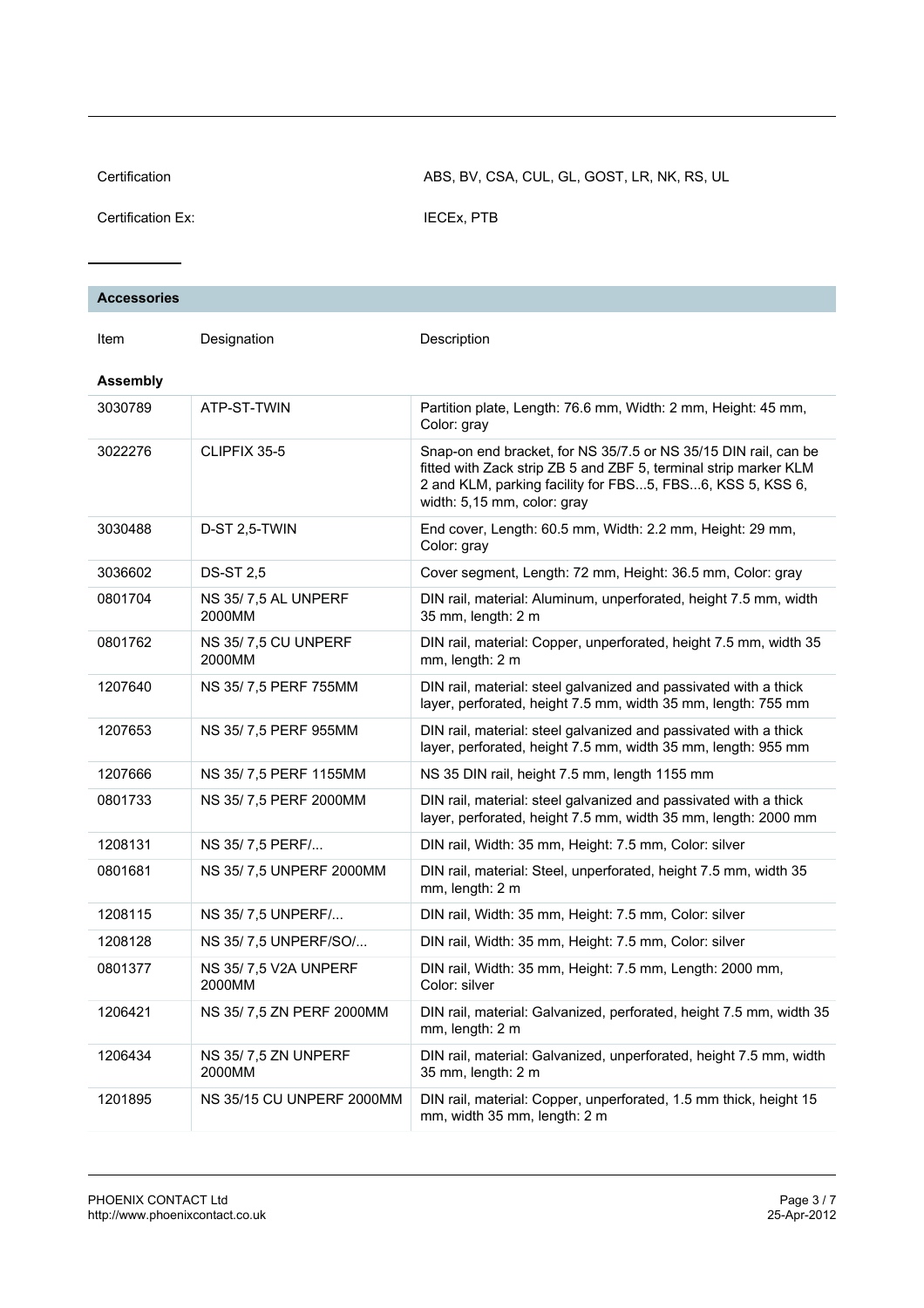| 1201730        | NS 35/15 PERF 2000MM                       | DIN rail, material: steel galvanized and passivated with a thick<br>layer, perforated, height 15 mm, width 35 mm, length: 2000 mm                                                                                                                                                                                          |
|----------------|--------------------------------------------|----------------------------------------------------------------------------------------------------------------------------------------------------------------------------------------------------------------------------------------------------------------------------------------------------------------------------|
| 1201714        | <b>NS 35/15 UNPERF 2000MM</b>              | DIN rail, material: Steel, unperforated, height 15 mm, width 35<br>mm, length: 2 m                                                                                                                                                                                                                                         |
| 1208144        | NS 35/15 UNPERF/                           | DIN rail, Width: 35 mm, Height: 15 mm, Color: silver                                                                                                                                                                                                                                                                       |
| 1208157        | NS 35/15 UNPERF/SO/                        | DIN rail, Width: 35 mm, Height: 15 mm, Color: silver                                                                                                                                                                                                                                                                       |
| 1206586        | <b>NS 35/15 ZN UNPERF 2000MM</b>           | DIN rail, material: Galvanized, unperforated, height 15 mm, width<br>35 mm, length: 2 m                                                                                                                                                                                                                                    |
| <b>Bridges</b> |                                            |                                                                                                                                                                                                                                                                                                                            |
| 3030161        | <b>FBS 2-5</b>                             | Plug-in bridge, Number of positions: 2, Color: red                                                                                                                                                                                                                                                                         |
| 3030174        | <b>FBS 3-5</b>                             | Plug-in bridge, Number of positions: 3, Color: red                                                                                                                                                                                                                                                                         |
| 3030187        | <b>FBS 4-5</b>                             | Plug-in bridge, Number of positions: 4, Color: red                                                                                                                                                                                                                                                                         |
| 3030190        | <b>FBS 5-5</b>                             | Plug-in bridge, Number of positions: 5, Color: red                                                                                                                                                                                                                                                                         |
| 3030213        | <b>FBS 10-5</b>                            | Plug-in bridge, Number of positions: 10, Color: red                                                                                                                                                                                                                                                                        |
| 3030226        | <b>FBS 20-5</b>                            | Plug-in bridge, Number of positions: 20, Color: red                                                                                                                                                                                                                                                                        |
| 3038930        | <b>FBS 50-5</b>                            | Plug-in bridge, Number of positions: 50, Color: red                                                                                                                                                                                                                                                                        |
| 3038943        | RB ST (2,5/4)-1,5                          | Reducing bridge, Number of positions: 2, Color: red                                                                                                                                                                                                                                                                        |
| General        |                                            |                                                                                                                                                                                                                                                                                                                            |
| 5146040        | CLIP-PROJECT ADVANCED                      | Multilingual software for easy planning of Phoenix Contact on<br>DIN rails together with the integrated TRABTECH-select software<br>module for planning comprehensive surge protection concepts.                                                                                                                           |
| 5146053        | <b>CLIP-PROJECT</b><br><b>PROFESSIONAL</b> | Multi-lingual software for terminal strip project planning. A marking<br>module allows professional labeling of markers and labels for<br>marking terminal blocks, conductors, cables and devices. The<br>additionally integrated software module TRABTECH-select for<br>planning comprehensive surge protection concepts. |
| <b>Marking</b> |                                            |                                                                                                                                                                                                                                                                                                                            |
| 0810588        | GBS 5-25X12                                | Group marker label, snaps onto terminal center for screw, spring-<br>cage and quick connection terminal blocks, labeled with a 25 x 12<br>mm label or manually with the B-STIFT, in the foot part with ZB 5                                                                                                                |
| 0809298        | GBS-ZB/26X6                                | Group marking label, snaps onto terminal center for screw, spring-<br>cage and quick connection terminal blocks, labeled with ESL<br>26x6 mm or EST 25x6 mm, in the foot part with Zack marker strip,<br>length: 29 mm                                                                                                     |
| 3037643        | <b>STP 5-2-ZB</b>                          | Double marker carrier, snaps onto the spring-cage terminal blocks<br>ST 2.5, labeled with ZB 5 or ZBF 5                                                                                                                                                                                                                    |
| 0818108        | UC-TM <sub>5</sub>                         | Marker for terminal blocks, Sheet, white, Unlabeled, Can be<br>labeled with: Bluemark, Plotter, Mounting type: Snap into tall<br>marker groove, For terminal block width: 5.2 mm, Lettering field:<br>10.5 x 4.6 mm                                                                                                        |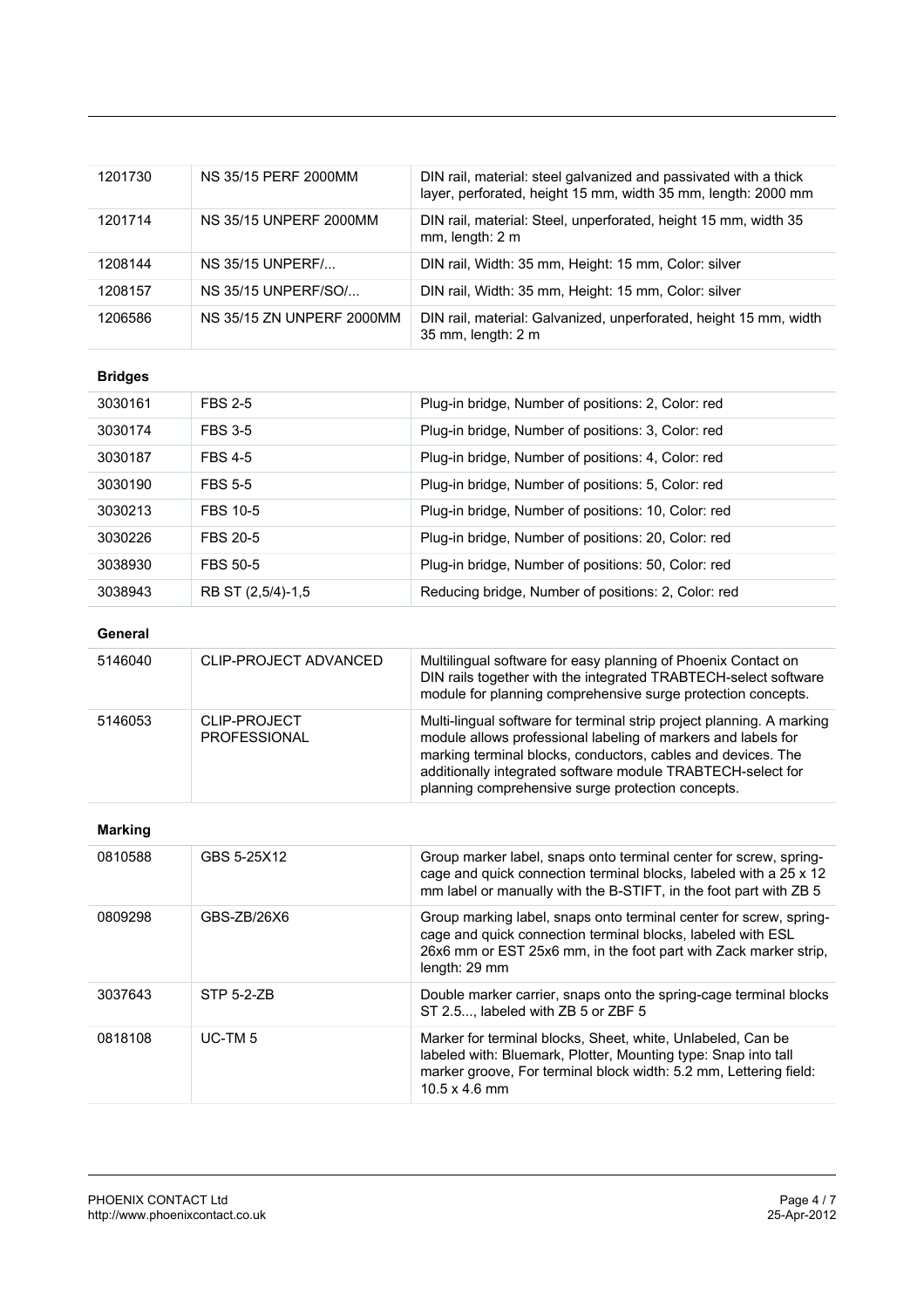| 0824581             | <b>UC-TM 5 CUS</b>   | Marker for terminal blocks, Sheet, white, Labeled according to<br>customer specifications, Mounting type: Snap into tall marker<br>groove, For terminal block width: 5.2 mm, Lettering field: 10.5 x<br>$4.6 \text{ mm}$          |  |
|---------------------|----------------------|-----------------------------------------------------------------------------------------------------------------------------------------------------------------------------------------------------------------------------------|--|
| 0818153             | UC-TMF <sub>5</sub>  | Marker for terminal blocks, Sheet, white, Unlabeled, Can be<br>labeled with: Bluemark, Plotter, Mounting type: Snap into flat<br>marker groove, For terminal block width: 5.2 mm, Lettering field:<br>$4.6 \times 5.1 \text{ mm}$ |  |
| 0824638             | <b>UC-TMF 5 CUS</b>  | Marker for terminal blocks, Sheet, white, Labeled according to<br>customer specifications, Mounting type: Snap into flat marker<br>groove, For terminal block width: 5.2 mm, Lettering field: 4.6 x 5.1<br>mm                     |  |
| 0828734             | UCT-TM <sub>5</sub>  | Marker for terminal blocks, Sheet, white, Unlabeled, Can be<br>labeled with: Thermomark C, Bluemark, Mounting type: Snap into<br>tall marker groove, For terminal block width: 5.2 mm, Lettering<br>field: 4.6 x 10.5 mm          |  |
| 0829595             | <b>UCT-TM 5 CUS</b>  | Marker for terminal blocks, Sheet, white, Labeled according to<br>customer specifications, Mounting type: Snap into tall marker<br>groove, Lettering field: 4.6 x 10.5 mm                                                         |  |
| 0828744             | <b>UCT-TMF5</b>      | Marker for terminal blocks, Sheet, white, Unlabeled, Can be<br>labeled with: Thermomark C, Bluemark, Mounting type: Snap into<br>flat marker groove, For terminal block width: 5.2 mm, Lettering<br>field: $4.4 \times 4.7$ mm    |  |
| 0829658             | <b>UCT-TMF 5 CUS</b> | Marker for terminal blocks, Sheet, white, Labeled according to<br>customer specifications, Mounting type: Snap into flat marker<br>groove, For terminal block width: 5.2 mm, Lettering field: 4.4 x 4.7<br>mm                     |  |
| 1050004             | ZB 5: UNBEDRUCKT     | Zack marker strip, Strip, white, Unlabeled, Can be labeled with:<br>Plotter, Mounting type: Snap into tall marker groove, For terminal<br>block width: 5.2 mm, Lettering field: 5.1 x 10.5 mm                                     |  |
| 1050295             | ZB 5:SO/CMS          | Zack marker strip, white, For terminal block width: 5 mm                                                                                                                                                                          |  |
| <b>Plug/Adapter</b> |                      |                                                                                                                                                                                                                                   |  |
| 3036725             | DP PS-5              | Spacer plate, Color: red                                                                                                                                                                                                          |  |
| 3002843             | ISH 2,5/0,2          | Insulation stop sleeve, Color: white                                                                                                                                                                                              |  |
| 3002856             | ISH 2,5/0,5          | Insulation stop sleeve, Color: gray                                                                                                                                                                                               |  |
| 3002869             | ISH 2,5/1,0          | Insulation stop sleeve, Color: black                                                                                                                                                                                              |  |
| 0201731             | MPS-IH BK            | Insulating sleeve, Color: black                                                                                                                                                                                                   |  |
| 0201689             | MPS-IH BU            | Insulating sleeve, Color: blue                                                                                                                                                                                                    |  |
| 0201702             | MPS-IH GN            | Insulating sleeve, Color: green                                                                                                                                                                                                   |  |
| 0201728             | MPS-IH GY            | Insulating sleeve, Color: gray                                                                                                                                                                                                    |  |
| 0201676             | MPS-IH RD            | Insulating sleeve, Color: red                                                                                                                                                                                                     |  |
| 0201715             | MPS-IH VT            | Insulating sleeve, Color: violet                                                                                                                                                                                                  |  |
| 0201663             | MPS-IH WH            | Insulating sleeve, Color: white                                                                                                                                                                                                   |  |